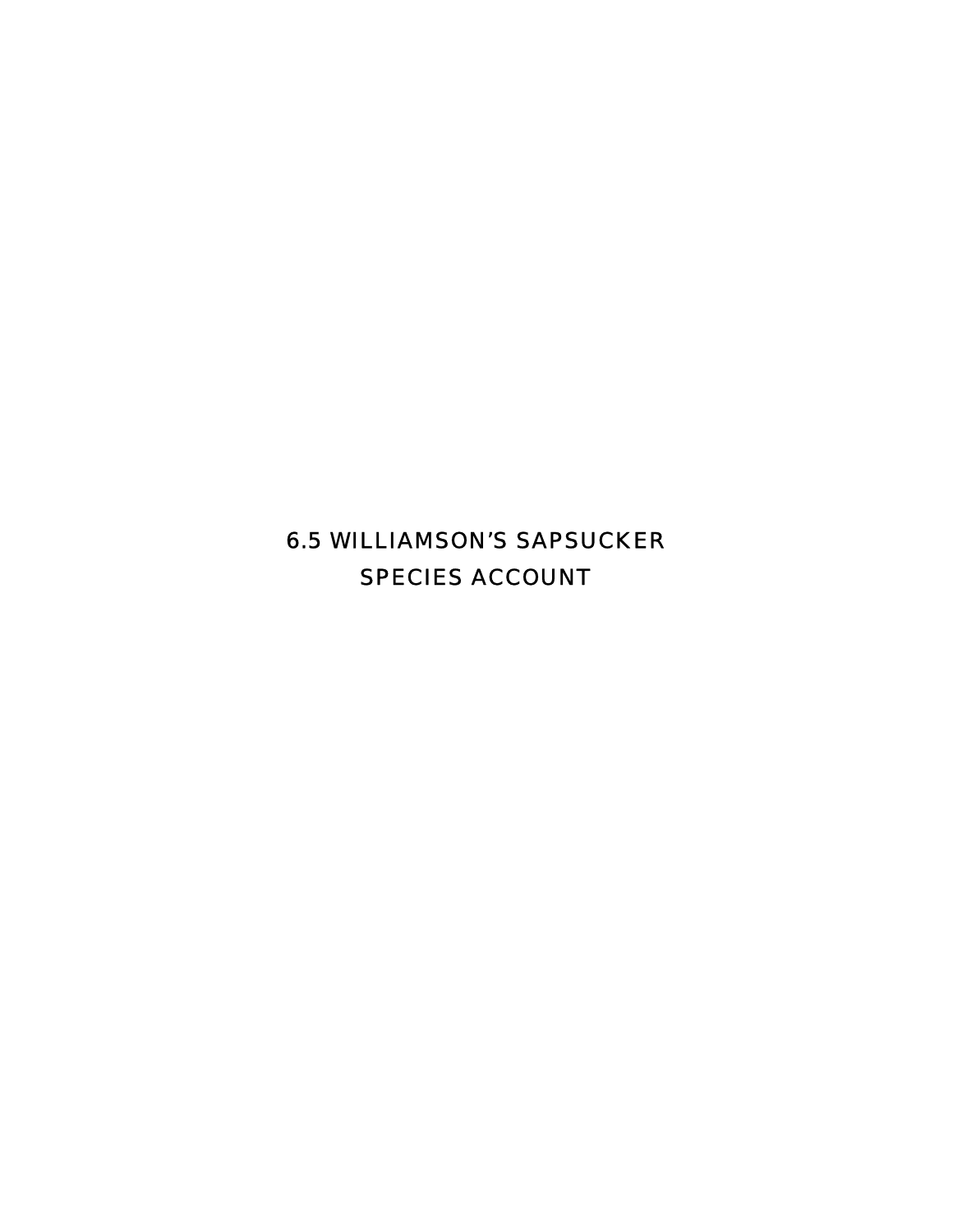#### **SPECIES CODE: B-WISA**

#### **INTRODUCTION:**

This document provides the background information for rating Williamson's sapsucker habitat values for pre-defined ecosystem units in TFL 15, south-central British Columbia. Information on habitat requirements, life requisites, and habitat / landscape use patterns of Williamson's sapsucker has been accumulated from a variety of sources, including literature reviews, species experts, and previous inventory and mapping efforts.

#### **STATUS:**

| Status in Canada (COSEWIC 1998):              | <b>No Formal Designation</b> |  |
|-----------------------------------------------|------------------------------|--|
| <b>Status in British Columbia (CDC 1999):</b> |                              |  |
| <b>Provincial Management List:</b>            | <b>Blue</b>                  |  |
| <b>Global Rank:</b>                           | G5TU                         |  |
| <b>Provincial Rank:</b>                       | S3B, SZN                     |  |
| <b>Identified Wildlife (Y/N):</b>             | N                            |  |

#### **DISTRIBUTION:**

#### *Continental Range:*

The North American distribution of Williamson's sapsucker is restricted primarily to the western half of the continent. The species breeds from the southern interior of British Columbia southward through the mountainous areas of California and into northern New Mexico. The species winters from southwestern U.S. through north central Mexico.

#### *Provincial Range:*

Within British Columbia, two subspecies of Williamson's sapsucker occur. *S. t. thyroideus* breeds in the Okanagan region east to Midway, while *S. t. nataliae* breeds in the East Kootenay area. *S. t. thyroideus* is the subspecies of Williamson's sapsucker that occurs in TFL 15 and surrounding area. The subspecies breeds from Lightning Lakes, Lytton, and Hat Creek east to Midway and from Anarchist Mountain north to Scottie Creek (Campbell et al. 1990, Cooper 1995). Although *S.t. nataliae* is expected to breed in the vicinity of Cranbrook and south to Newgate and the Flathead river drainage, the last published breeding record was in 1938, and the subspecies may be extirpated from British Columbia (Cooper 1995).

Population estimates for *S.t. thyroideus* are generally expected to be small (Campbell *et al.* 1990). Morgan *et al.* (1989) determined densities in one study to be <0.1male/100ha. Cannings *et al.* (1987) did not provide any quantitative data but suggested that populations in the Southern Okanagan Highland ecosection were sizable and stable. Density estimates from other studies are variable. Hansley (1977) reported maximum densities of breeding pairs at  $25/100$  ha, Stallcup (1968) estimated 4.5 pairs / 100 ha in Colorado, and Bock *et al.* (1978) reported 5 pairs / 100 ha in California. Cooper (1995) indicated that there are no population density estimates from British Columbia, however given that the Okanagan area is at the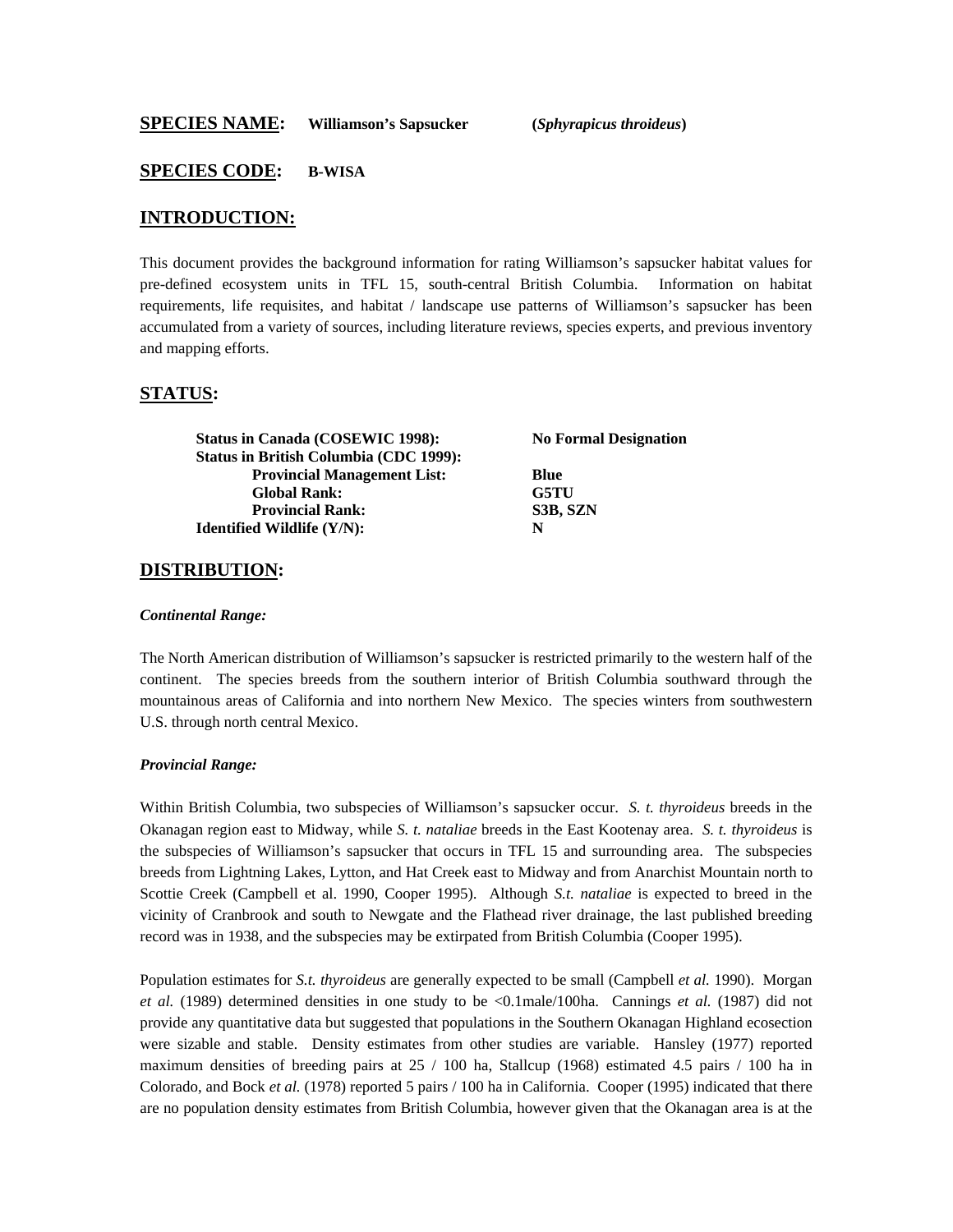northern fringe of the species' range, it is likely that density estimates for the British Columbia area are lower than in the southern portions of their range.

#### *Range of Williamson's Sapsucker in the Project Area:*

| <b>Ecoprovinces:</b>         | Southern Interior                                                |
|------------------------------|------------------------------------------------------------------|
| <b>Ecoregions:</b>           | Thompson-Okanagan Plateau, Okanagan Highland                     |
| <b>Ecosections:</b>          | Northern Okanagan Highland, Southern Okanagan Highland, Northern |
|                              | Okanagan Basin, Southern Okanagan Basin                          |
| <b>Biogeoclimatic Zones:</b> | PPxh1, MSdm1, IDFxh1, IDFdm1 (Stevens 1995)                      |

#### *Elevational Range:*

Commonly, throughout the range of Williamson's sapsucker, breeding occurs at mid to high elevations ranging from 1,500 - 3,200 m (Dobbs *et al.* 1997, Crockett and Hadow 1975, Winkler *et al.* 1995). In the Okanagan area, breeding occurs at 1050 - 1200 m, however in areas near Cache Creek and Merritt, nesting has been observed at 850-1100 m (Cooper 1995, Cannings *et al.* 1987). RIC (1997) has identified the breeding elevations of the species to range from 850 - 1,300 m.

# **KEY LIFE REQUISITES:**

Williamson's sapsucker is a summer resident of Interior Douglas-fir (IDF), Montane Spruce (MS), and lower Engelmann Spruce-Subalpine Fir (ESSF) biogeoclimatic zones. Its habitat selection indicates an affinity to both pure coniferous and mixed coniferous/deciduous forests, however many researchers have proposed that Williamson's sapsucker are obligate users of western larch forests within the IDF and MS biogeoclimatic zones (Cooper 1995, Cannings *et al.* 1987).

## **Living Habitat:**

Living habitat for Williamson's sapsucker within TFL 15 is generally described by the species' reproducing habitat. Typically, most Williamson's sapsucker habitat characterizations do not indicate numerous habitat types to address various life requisites. More commonly, life requisites such as nesting, living, feeding, and security are all addressed by the same habitat type, including habitat structural features. Godfrey (1986) described the habitat of Williamson's sapsucker to be open coniferous woodland (especially western larch, Douglas-fir, and ponderosa pine), and, on occasion, burntlands, in the mountains of southern interior British Columbia.

# **Feeding Habitat:**

Feeding patterns of Williamson's sapsucker are directed at foraging for insects, sap, and phloem (Cooper 1995, Bull *et al.* 1986, Ehrlich *et al.* 1988, Jackman 1975, Crockett 1975, Beal 1911, Stallcup 1968). Studies of Williamson's sapsucker diets suggest seasonal changes based on the breeding status of individual birds. In particular, Stallcup (1968) and Crockett (1975) observed that prior to the hatching of young, their diet is exclusively sap and phloem, however the diet of breeding adults shifts to insects (mainly ants) after the young hatched. However, the diets of unpaired and unmated adults did not display the same shift, implying to some that the shift in diets may be related to the requirements of the hatchlings. This trend was partially observed by Beal (1911) who analyzed the diet contents of 17 Williamson's sapsuckers collected during the breeding season and found an estimated 86% content of ants.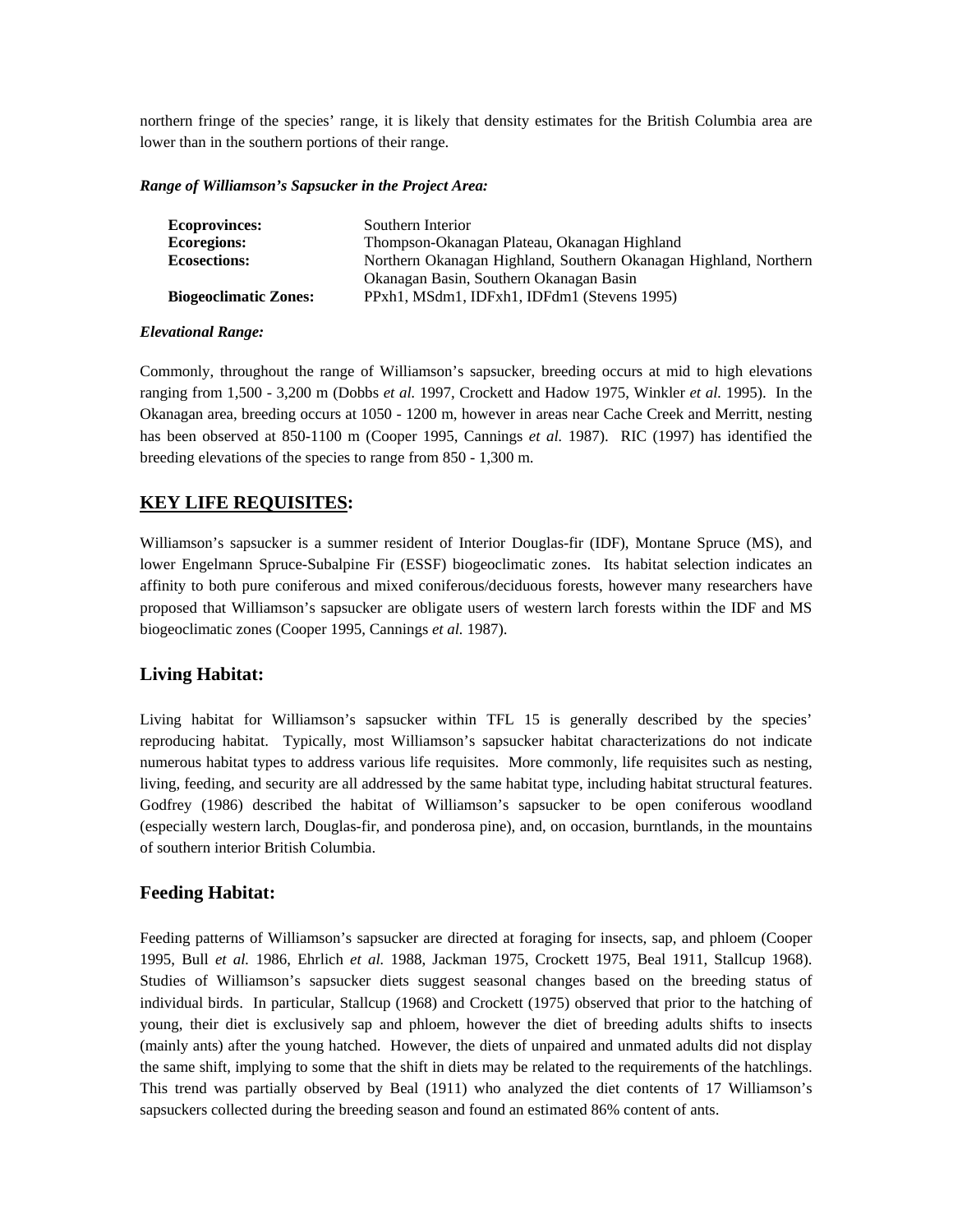Feeding habitats of Williamson's sapsucker within the Okanagan area have not been described. However, inferences from other studies suggest that feeding occurs in live coniferous trees, mainly western larch and Douglas-fir (Crockett and Hadow 1975, Bull *et al.* 1986, Stallcup 1968, Smith 1982).

## **Security / Thermal Habitat:**

Crockett and Hansley (1977) noted potential predators of Williamson's sapsucker to be northern goshawks *(Accipiter gentilis*) and long-tailed weasels (*Mustela frenata*). Security and thermal habitat preferences have not been described for Williamson's sapsucker, however it is assumed that the habitat requirements for this life requisite are provided by nesting, foraging, and living habitats. Therefore, security and thermal habitat was not rated separately in this model.

# **Reproducing Habitat:**

Williamson's sapsucker is exclusively a cavity nester (Erskine and McLaren 1972, Keisker 1987, Harstad and Keisker 1989, Godfrey 1986). Nesting trees are typically dead snags, however live and decaying trees are also used depending on the degree of heartwood decay. Most nests observed in British Columbia were in coniferous trees, such as western larch, Douglas fir, and ponderosa pine, however nests have also been observed in aspen (Canning *et al.* 1987). Dobbs *et al.* (1997) cites several researchers who indicate that throughout the range of the Williamson's sapsucker, aspen snags are preferred over conifer snags, however the variation in nesting tree species appears to be dependent upon geographic distribution (Crokett and Hadow 1975, Scott *et al.* 1980, Conway and Martin 1993, Sousa 1983, Li and Martin 1991, Bull *et al.* 1986, Raphael and White 1984). In the western portion of its range, trembling aspen are used much more extensively as a preferred nest tree (Cooper 1975).

Information about preferred structural features of nest trees is relatively sparse. Studies completed in California, Oregon, and Colorado found nests in dead tops of live trees (58%) or snags (40%). Information from the various studies on the dbh (diameter at breast height) of nesting trees averaged 70cm and 82cm with 51% in dead trees and 49% in live trees. Minimum dbh was 30 cm. An average of 23.5 cm dbh was determined for 40 aspen used for nesting in Colorado (Raphael and White 1984, Bull *et al.* 1986, Crockett and Hadow 1975).

## **Migrating Habitat:**

Typically, the Williamson's sapsucker arrives on the breeding grounds of southern British Columbia by mid-April and most leave by mid-September (RIC 1997). However, there is a relative paucity of information on migration habitat preferences for Williamson's sapsucker. Currently, migrating habitat is expected to be similar to reproducing, feeding, and general living habitat. An overlap of wintering and breeding grounds on portions of the species' range in the United States echoes this point (Cooper 1995). As a result, migrating habitat was not rated separately for this model.

## **SEASONS OF USE:**

Williamson's sapsucker habitat will be rated on the basis of two seasons of use (spring and growing), as follows (Table 26).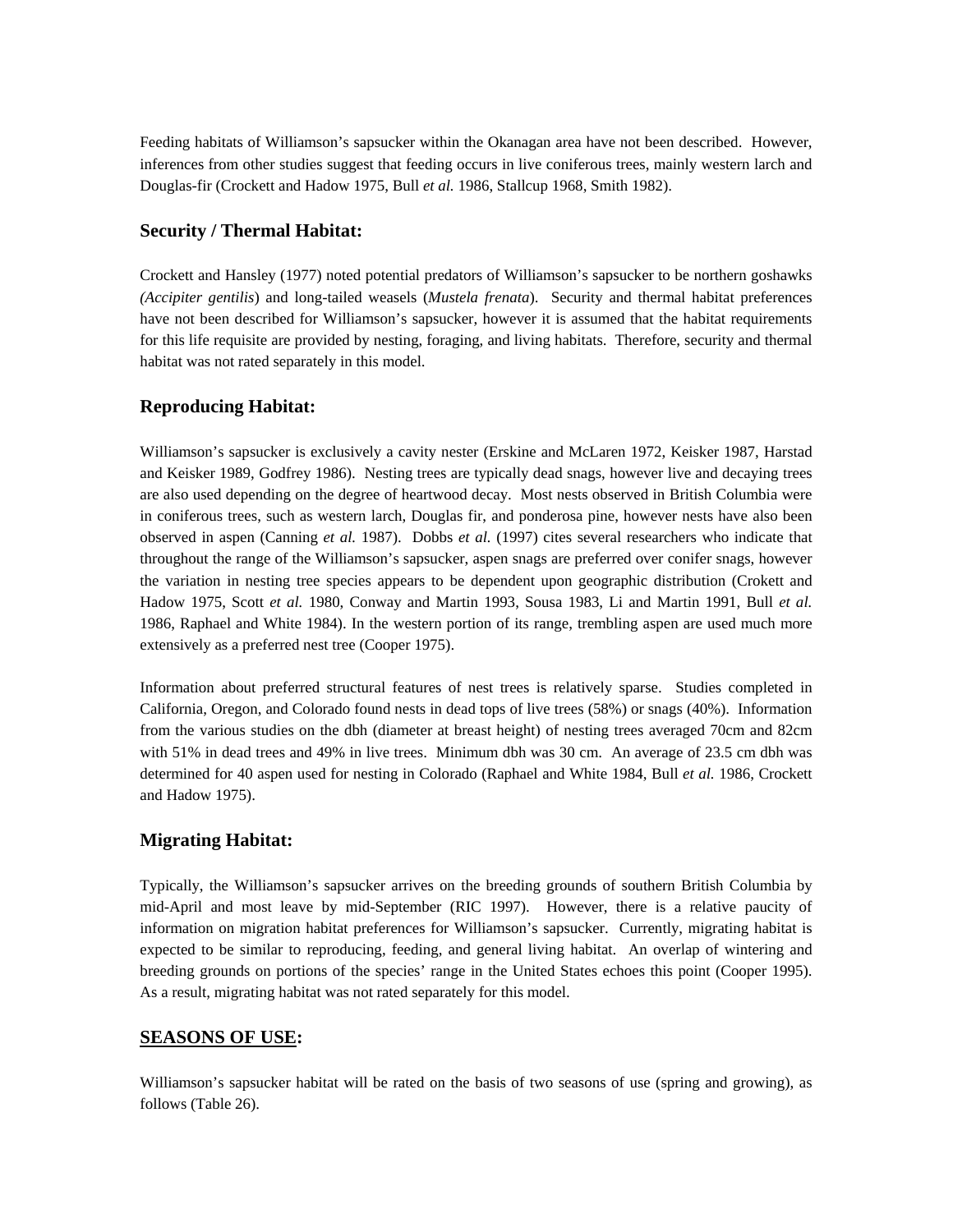| Table 26: Seasons of Use Rated for Williamson's Sapsucker |             |                                                                                                      |                                                               |                                              |  |
|-----------------------------------------------------------|-------------|------------------------------------------------------------------------------------------------------|---------------------------------------------------------------|----------------------------------------------|--|
| <b>SEASON</b>                                             | <b>CODE</b> | <b>DESCRIPTION (as relates to use</b><br><b>DURATION</b><br>by Williamson's sapsucker)               |                                                               | LIFE REQUISITE THAT MUST BE MET              |  |
| Winter                                                    | W           | Cold period; Williamson's<br>sapsuckers are not present in<br>British Columbia during this<br>season | November<br>December<br>January<br>February<br>March<br>April | N/A                                          |  |
| Spring                                                    | P           | Northward migration followed<br>closely by reproduction                                              | May<br>June                                                   | Reproducing / Migrating / Feeding / Security |  |
| Growing                                                   | G           | Fledging of young then feeding in<br>preparation for southward<br>migration                          | July<br>August<br>September<br>October                        | Feeding / Security / Migrating               |  |

The use of seasonal nomenclature (winter, spring, and growing) is based on that defined by RIC (1998) for the Southern Interior Ecoprovince.

# **HEIRARCHY OF LIFE REQUISITES:**

Based on available research, Cannings *et al.* (1987) suggested that the limited distribution of western larch may, in turn, restrict the distribution of Williamson's sapsucker in the Okanagan. Western larch are commonly used as a nest tree and, therefore, nesting habitat is the primary limiting factor and will be incorporated into the hierarchy of life requisites as follows:

- *1. Reproducing habitat*
- *2. Growing season feeding habitat*
- *3. Spring / Fall migrating habitat*

# **QUANTIFIABLE ECOSYSTEM ATTRIBUTES:**

This section describes how each life requisite for Williamson's sapsucker relates to specific ecosystem attributes such as site series, vegetation cover, etc. Table 27 below is a summary of these ecosystem attributes and life requisites.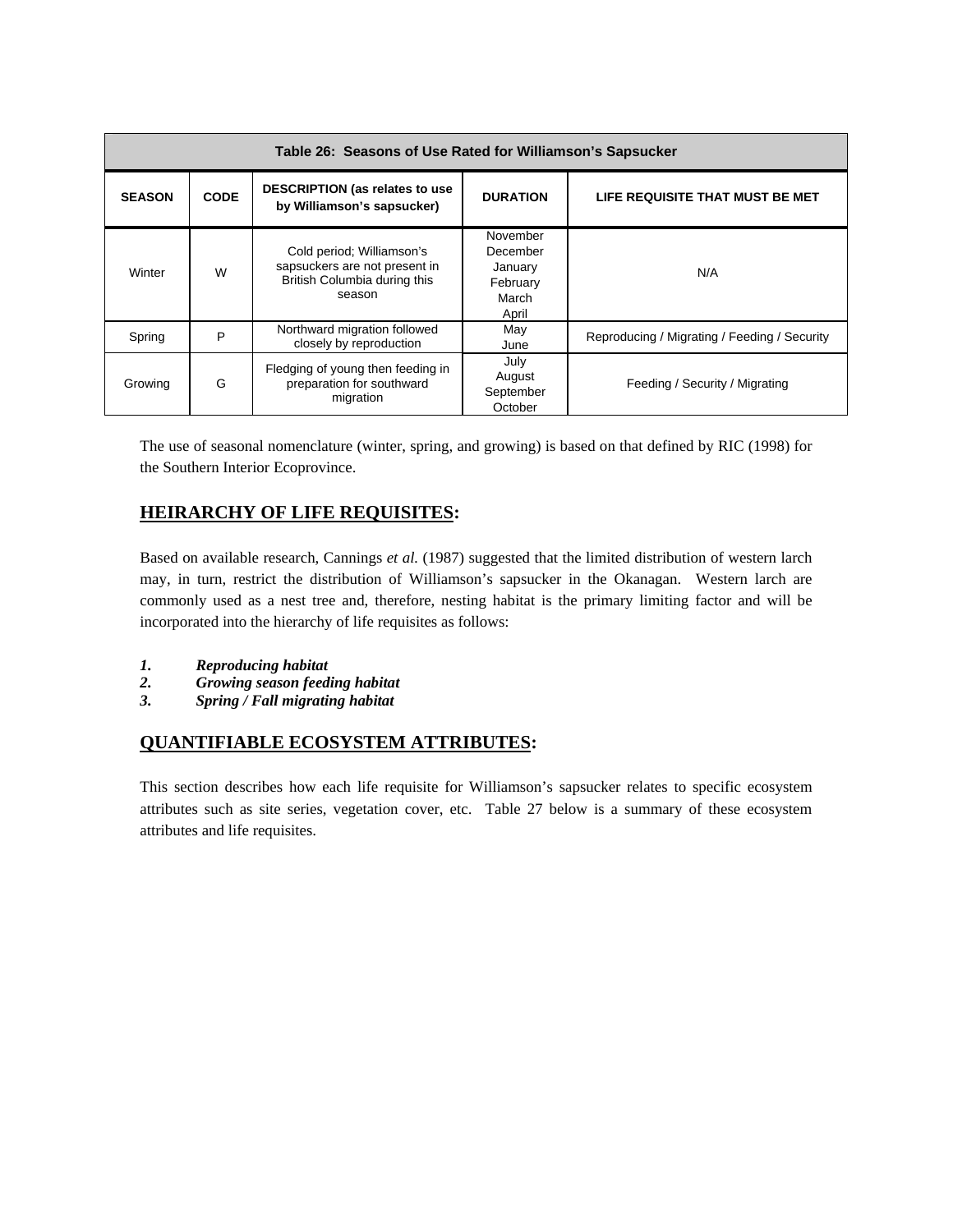| Table 27: Quantifiable Ecosystem Attributes for Williamson's Sapsucker Habitats |                                  |                    |                                                                                                                                                                                                                                                                                                                                                                                                                                                                                                                                                                                                                                                                                                                                                                                                                                               |
|---------------------------------------------------------------------------------|----------------------------------|--------------------|-----------------------------------------------------------------------------------------------------------------------------------------------------------------------------------------------------------------------------------------------------------------------------------------------------------------------------------------------------------------------------------------------------------------------------------------------------------------------------------------------------------------------------------------------------------------------------------------------------------------------------------------------------------------------------------------------------------------------------------------------------------------------------------------------------------------------------------------------|
| <b>Season</b>                                                                   | <b>Primary Life</b><br>Requisite | <b>Rating Code</b> | <b>Quantifiable Ecosystem Attribute</b>                                                                                                                                                                                                                                                                                                                                                                                                                                                                                                                                                                                                                                                                                                                                                                                                       |
| Spring<br>(Implied)                                                             | $Security -$<br>Thermal          | $RE^*$             | Typically nests in dead or decaying snags of western larch, interior<br>Douglas-fir, and ponderosa pine forests, however nests in aspen have been<br>documented:<br>Nests in mixed or coniferous woodlands in the Okanagan;<br>Nest cavities range from 1-18 m from the ground with the average ranges<br>of 2.4 - 6.9 m:<br>Nesting trees are typically large >30 cm;<br>Average dbh measurements of nesting trees from various studies, included<br>23.5 cm for aspen, 50.9 cm for pine, live aspens 36.2 cm and for snags<br>38.1 cm:<br>Nesting habitats usually have higher snag densities (7.7 snags/ha) and<br>taller snags than surrounding forest;<br>Documented records of breeding territory have included 6.8 ha, >0.8 ha,<br>and an average of 4 ha;<br>In British Columbia, home range is anticipated to be greater than 20 ha. |
| Growing                                                                         | Feeding                          | $FDG*$             | Feeding occurs in open to semi-open coniferous forests (<75% canopy<br>cover);<br>Coniferous trees include western larch, ponderosa pine, Douglas-fir, grand<br>fir, and aspen;<br>Drier habitats hillsides with gentle slopes;<br>٠<br>Mean dbh of feeding trees was 21 cm;<br>Did not forage in burned areas.                                                                                                                                                                                                                                                                                                                                                                                                                                                                                                                               |
| * Life requisites that were rated in the field during data collection.          |                                  |                    |                                                                                                                                                                                                                                                                                                                                                                                                                                                                                                                                                                                                                                                                                                                                                                                                                                               |

# **MODEL ASSUMPTIONS:**

- 1. Open, mature coniferous habitats generally provide the higher rated habitats.
- 2. Western larch is the preferred nest tree, followed by Douglas fir, aspen, and ponderosa pine.
- 3. Most reproducing by Williamson's sapsucker will require snags that provide cavities.
- 4. Site modifiers that influence habitat suitability ratings for Williamson's sapsucker and generally require a downgrade in ratings include "a" (active floodplain – all seasons) and "z" (very steep, greater than 100% slope – all seasons).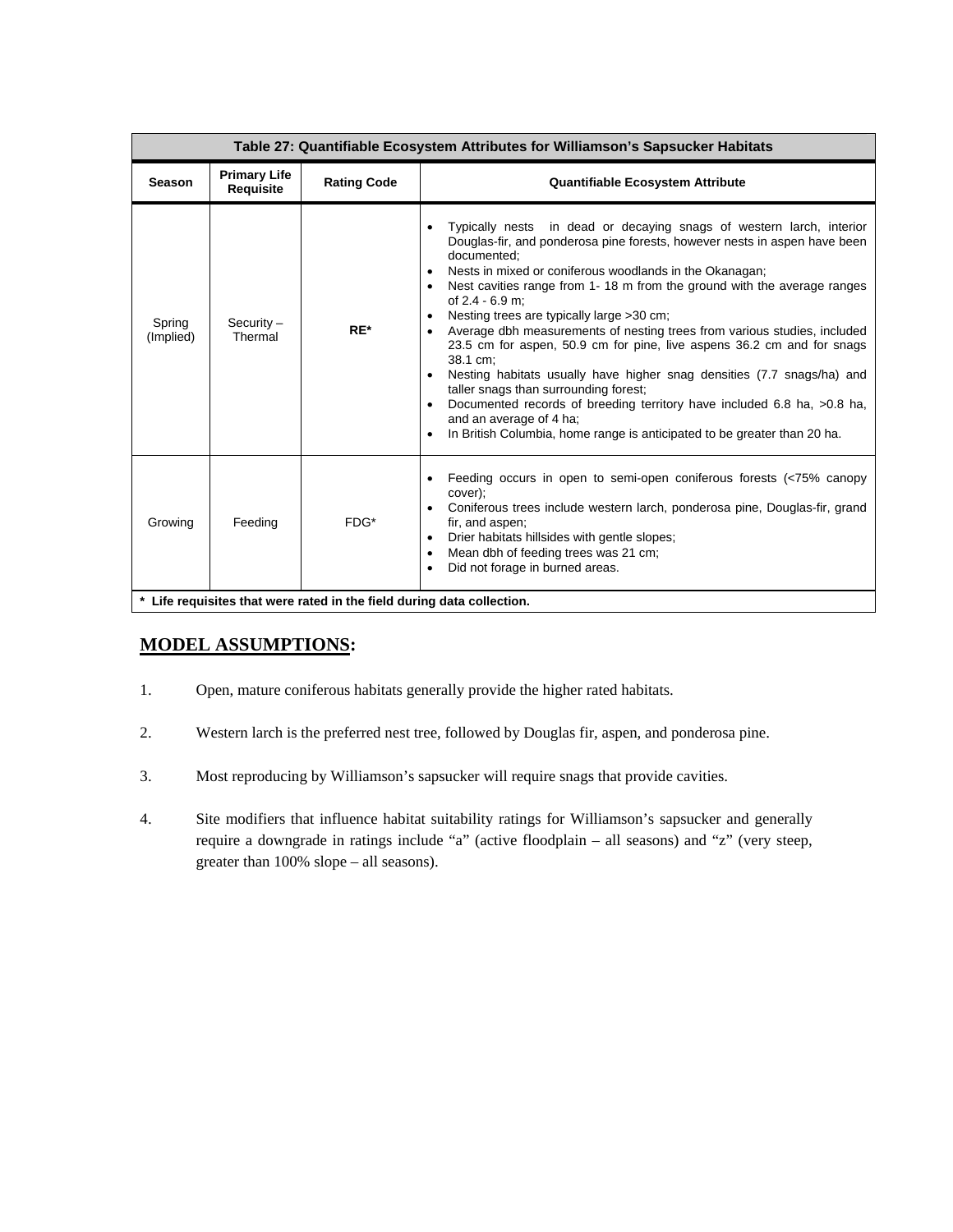# WILLIAMSON'S SAPSUCKER HABITAT SUITABILITY RATINGS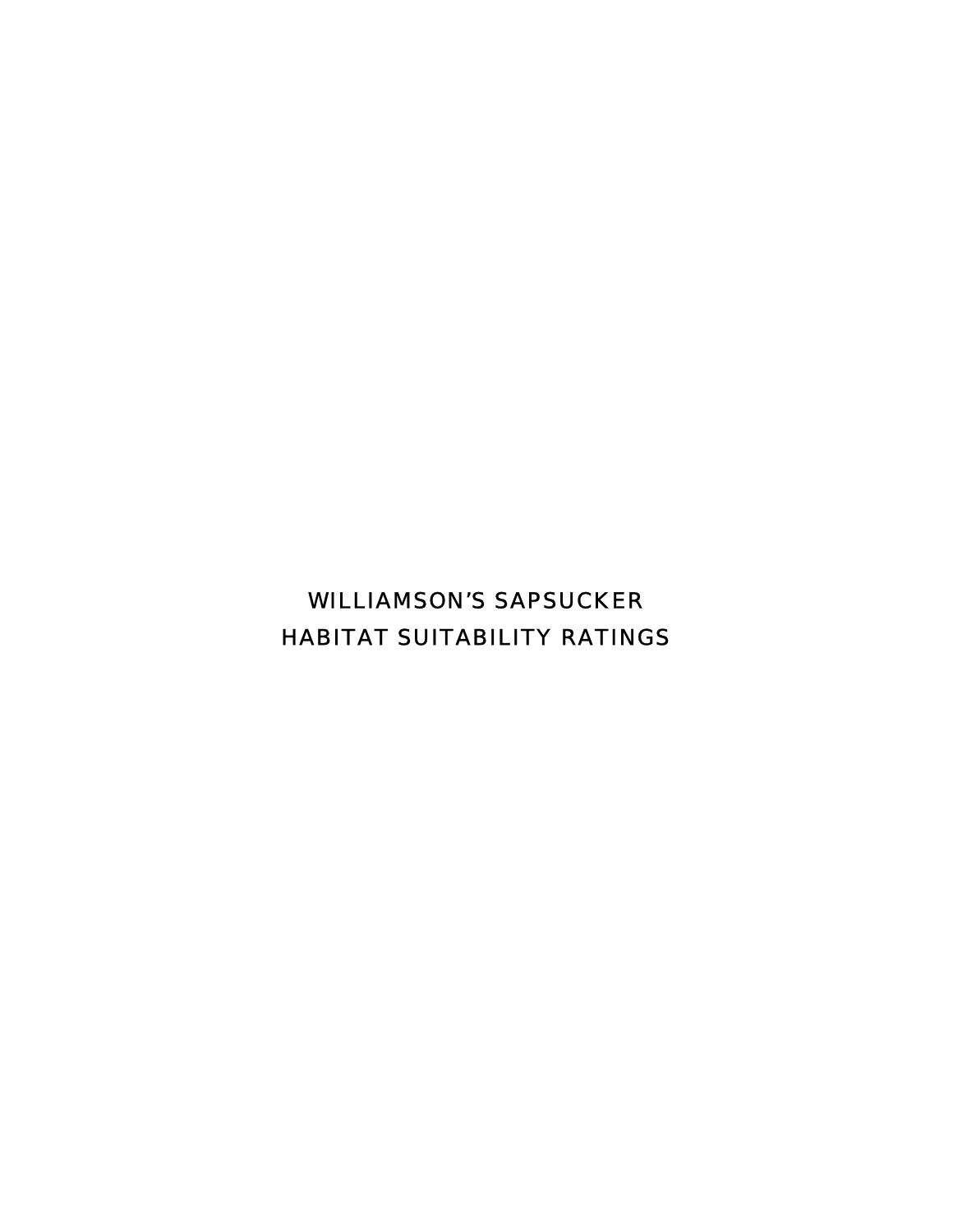# **RATED LIFE REQUISITES:**

The life requisites that have been selected for the final ratings include:

- FDG (Growing Season / Feeding)
- RE (Reproducing)

# **HABITAT SUITABILITY RATINGS SCHEME:**

Habitats are rated for Williamson's sapsucker using a 4-class rating scheme, acknowledging the species' moderate to high mobility and researchers' intermediate knowledge level about its habitat requirements (Table 28).

| Table 28: Habitat Suitability Rating Scheme for Williamson's Sapsucker |                                                                                   |            |  |  |
|------------------------------------------------------------------------|-----------------------------------------------------------------------------------|------------|--|--|
| <b>Suitability Rating</b>                                              | Level of Use by Williamson's<br><b>Suitability Limits (%)</b><br><b>Sapsucker</b> |            |  |  |
|                                                                        | High                                                                              | $76 - 100$ |  |  |
| м                                                                      | Moderate                                                                          | $26 - 75$  |  |  |
|                                                                        | Low                                                                               | $1 - 25$   |  |  |
| N                                                                      | Nil                                                                               | Ω          |  |  |

# **PROVINCIAL BENCHMARKS:**

The provincial benchmarks for Williamson's sapsucker have not been identified by the Ministry of Environment, however given the limited distribution of the species within the province, it is reasonable that the following ecoprovinces contain the highest rated habitats in the province (Table 29).

| Table 29: Highest Rated Ecoprovinces for Williamson's<br>Sapsucker in British Columbia |  |
|----------------------------------------------------------------------------------------|--|
| Southern Interior Mountains                                                            |  |
| Southern Interior                                                                      |  |

The IDF, MS, and ESSF have been identified as the most commonly used biogeoclimatic zones by Williamson's sapsucker.

## **REFERENCES:**

**Beal, F.E.L. 1911.** Food of the woodpeckers of the United States. US Dept. Agr.; Biol. Surv. Bull. 37.

- **Bock, C.E., M. Raphael, and J.H. Bock. 1978.** Changing avian community structure during early postfire succession in the Sierra Nevada. Wilson Bull. 89:119-123.
- **Bull, E.L., S.R. Peterson, and J.W. Thomas. 1986.** Resource partitioning among woodpeckers in northeastern Oregon. U.S. Dep. Agric. For. Serv., LaGrande, Oreg. Res. PNW-444. 19 pp.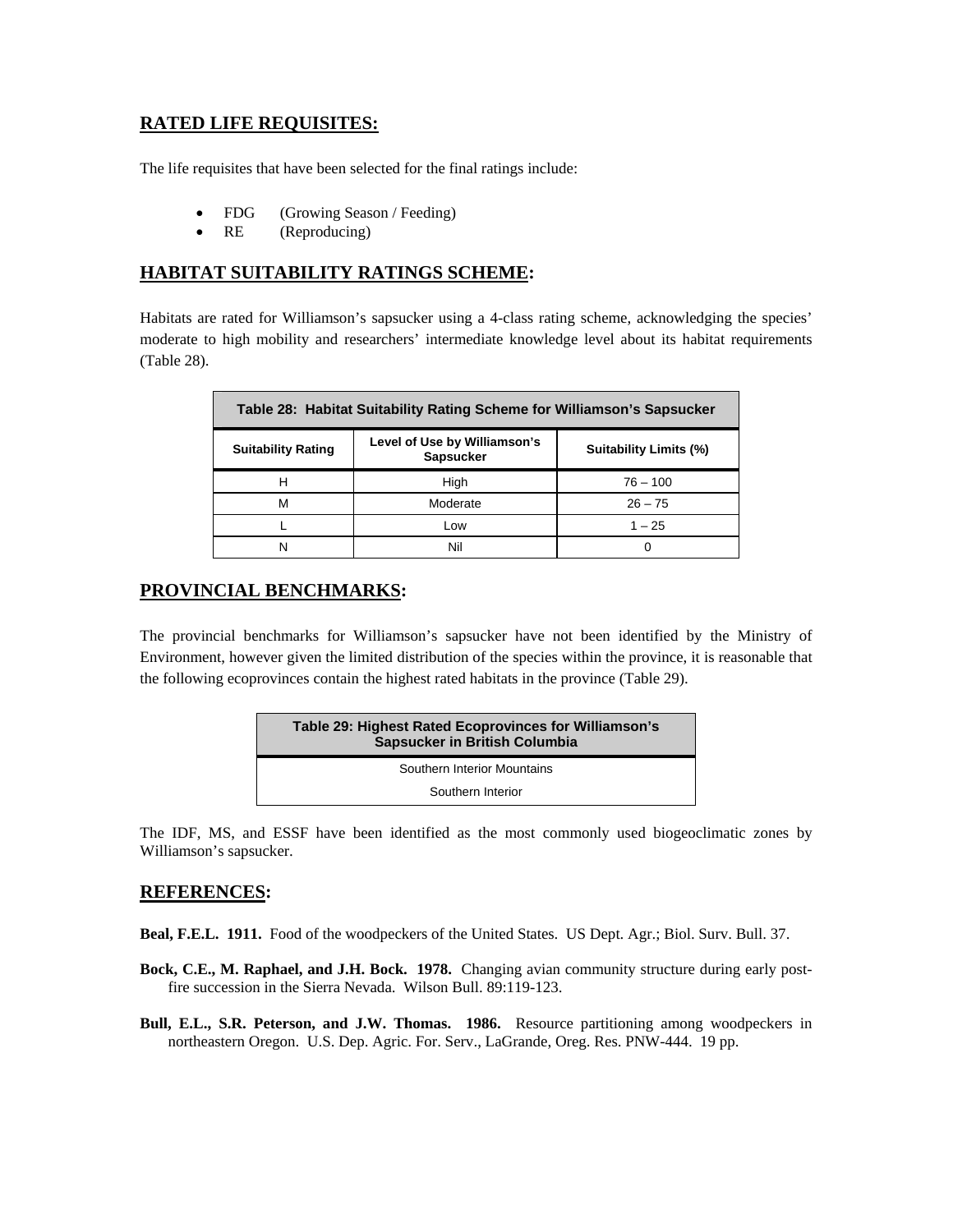- **Campbell, R.W., N.K. Dawe, I. McTaggart-Cowan, J.M. Cooper, G.W. Kaiser, and M.C.E. McNall. 1990.** The birds of British Columbia. Vol.2. Royal B.C. Mus., Victoria, B.C. and Can. Wildl. Serv., Delta, B.C. 636 pp.
- **Cannings, R.A., R.J. Cannings, and S.G. Cannings. 1987.** Birds of the Okanagan valley, British Columbia. Royal B.C. Mus., Victoria, B.C. 420 pp.
- **Conway, C.J. and T.E. Martin. 1993.** Habitat suitability for Williamson's sapsuckers in mixed-conifer forests. J.Wildl. Manage. 57:322-328.
- **CDC (Conservation Data Centre). 1999.** BC Conservation Data Centre: Rare Vertebrate Animal Tracking List. BC Ministry of Environment, Lands and Parks, Victoria, BC. http: www.env.gov.bc.ca/wld/cdc/listdef.htm
- **Cooper, J.M. 1995.** Status of the Williamson's sapsucker in British Columbia. Ministry of Environment, Lands and Parks, Wildlife Branch. Victoria, BC. 16 pp.
- **COSEWIC (Committee on the Status of Endangered Wildlife in Canada). 1998.** Canadian species at risk, April 1996. Committee on the Status of Endangered Wildlife in Canada. Ottawa, ON. 21 pp.
- **Crockett, A.B. 1975.** Ecology and behavior of the Williamson's sapsucker in Colorado. Ph.D. Thesis, Univ. Colo., Boulder, Colo. 137 pp.
- **Crockett, A.B. and H.H. Hadow. 1975.** Nest site selection by Williamson's sapsucker in Colorado. Ph.D. Thesis., University of Colorado. Boulder, CO.
- **Crockett, A.B. and P.L. Hansley. 1977.** Coition, nesting, and postfledging behavior of Williamson's sapsucker in Colorado. Living Bird 16:7-19.
- **Dobbs, R.C., T.E. Martin, and C.J. Conway. 1997.** Williamson's sapsucker. The Birds of North America. The American Ornithologist's Union. The Academy of Natural Sciences of Philadelphia.
- **Erlich, P.R., D.S. Dobkin, and D. Wheye. 1988.** The birder's handbook. Simon and Schuster Inc. NewYork, NY. 785 pp.
- **Erskine, A.J. and W.D. McLaren. 1972.** Sapsucker nest holes and their use by other species. Can. Field-Nat. 86:357-361.
- **Godfrey, W.E. 1986.** The birds of Canada. Natl. Mus. of Can., Ottawa, Ont. 595 pp.
- **Hansley, P.L. 1977.** Breeding bird survey: open aspen grove, scattered conifers. Amer. Birds 31:72-73.
- **Harestad, A.S. and D.G. Keisker. 1989.** Nest tree use by primary cavity-nesting birds in southcentral British Columbia. Can. J. Zool. 67:1067-1073.
- **Jackman, S.M. 1975.** Woodpeckers of the Pacific northwest: Their characteristics and their role in the forests. M.S. Thesis. Oregon State University. Corvallis, OR. 147 pp.
- **Keisker, D.G. 1987.** Nest tree selection by primary cavity-nesting birds in south-central British Columbia. British Columbia Ministry of Environment. Wildlife Branch, Victoria, BC Wildl. Rep. No. R-13. 67 pp.
- **Li, P., and T.E. Martin. 1991.** Nest site selection and nesting success of cavity-nesting birds in high elevation forest drainages. Auk 108:405-418.